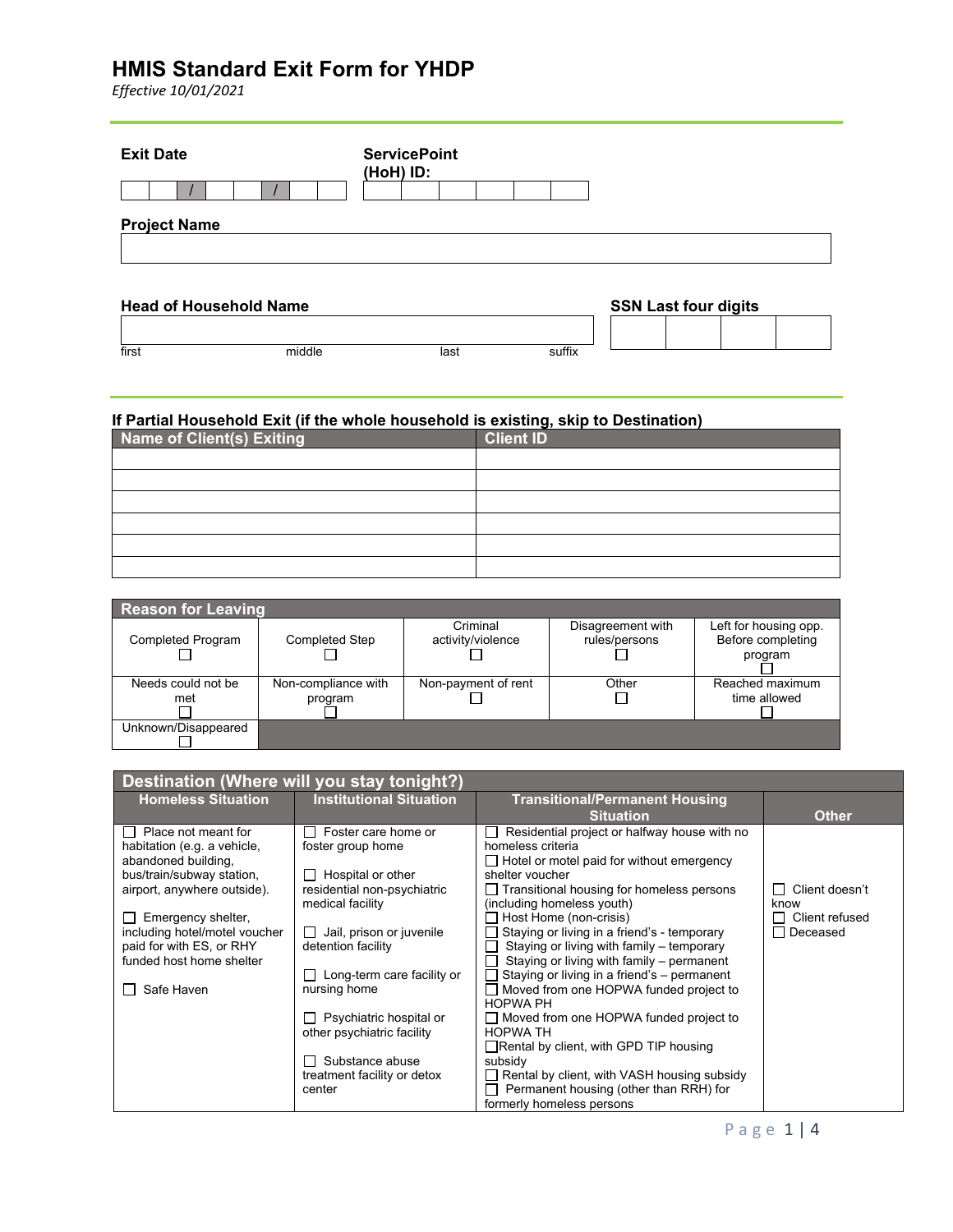*Effective 10/01/2021*

| $\Box$ Rental by client, with RRH or equivalent      |
|------------------------------------------------------|
| subsidy                                              |
| $\Box$ Rental by client, with HCV voucher (tenant or |
| project based)                                       |
| $\Box$ Rental by client in a public housing unit     |
| $\Box$ Rental by client, no ongoing housing subsidy  |
| $\Box$ Rental by client with other ongoing housing   |
| subsidy                                              |
| $\Box$ Owned by client, with ongoing housing         |
| subsidy                                              |
| $\Box$ Owned by client, no ongoing housing           |
| subsidy                                              |

| Any Adult in the Household currently receiving income?<br><b>No</b><br>Yes (identify below) |               |                     |                                                                      |               |                     |
|---------------------------------------------------------------------------------------------|---------------|---------------------|----------------------------------------------------------------------|---------------|---------------------|
| <b>Source</b>                                                                               | <b>Amount</b> | <b>Recipient(s)</b> | <b>Source</b>                                                        | <b>Amount</b> | <b>Recipient(s)</b> |
| $\Box$ Alimony or other spousal support                                                     | \$            |                     | □ Social Security<br>Income (SSI)                                    | S             |                     |
| $\Box$ Cash assistance/TANF                                                                 | \$            |                     | □ Social Sec Disability<br>Income (SSDI)                             | \$            |                     |
| $\Box$ Child Support                                                                        | \$            |                     | Unemployment                                                         | \$            |                     |
| $\Box$ Earned Income                                                                        | \$            |                     | □ VA Service<br><b>Connected Disability</b>                          |               |                     |
| $\Box$ Pension from a former job                                                            | \$            |                     | Veteran's Pension                                                    | \$            |                     |
| Retirement from Social Security                                                             | \$            |                     | $\Box$ Worker's<br>Compensation                                      |               |                     |
| □ Private Disability Insurance                                                              | \$            |                     | <b>General Assistance</b>                                            |               |                     |
| $\Box$ Other Sources?<br>Source                                                             | \$            |                     | $\Box$ Other Sources?<br>Source                                      |               |                     |
| <b>Total Monthly Income</b><br>(record separately for each adult)                           |               |                     | <b>Total Monthly Income</b><br>(record separately for<br>each adult) |               |                     |

| Any adult in the Household currently receiving Non-Cash Benefits?<br><b>Yes</b><br>No |                     |               |                     |  |  |
|---------------------------------------------------------------------------------------|---------------------|---------------|---------------------|--|--|
| Source                                                                                | <b>Recipient(s)</b> | <b>Source</b> | <b>Recipient(s)</b> |  |  |
| □ Supplemental Nutrition Assistance<br>Program (SNAP/CalFresh)                        |                     | ] Other:      |                     |  |  |
| □ Special Supplemental, Nutrition                                                     |                     |               |                     |  |  |
| Program for Women, Infants, and                                                       |                     |               |                     |  |  |
| Children (WIC)                                                                        |                     |               |                     |  |  |
| $\Box$ TANF transportation services                                                   |                     |               |                     |  |  |
| $\Box$ Other TANF-funded services                                                     |                     |               |                     |  |  |

| <b>Yes</b><br>Is anyone in the Household receiving Health Insurance?<br><b>No</b> |                     |                                   |                     |  |
|-----------------------------------------------------------------------------------|---------------------|-----------------------------------|---------------------|--|
| <b>Source</b>                                                                     | <b>Recipient(s)</b> | <b>Source</b>                     | <b>Recipient(s)</b> |  |
| $\Box$ Medicaid                                                                   |                     | $\Box$ Employer-provided Health   |                     |  |
|                                                                                   |                     | Insurance                         |                     |  |
| $\Box$ Medicare                                                                   |                     | $\Box$ Health insurance obtained  |                     |  |
|                                                                                   |                     | through COBRA                     |                     |  |
| State Children's Health Insurance                                                 |                     | $\Box$ Private Pay Health         |                     |  |
| Program (SCHIP)                                                                   |                     | Insurance                         |                     |  |
| $\Box$ Veteran's Administration (VA)                                              |                     | $\Box$ State Health Insurance for |                     |  |
| <b>Medical Services</b>                                                           |                     | Adults                            |                     |  |
| □ Indian Health Services Program                                                  |                     | $\sqcap$ Other:                   |                     |  |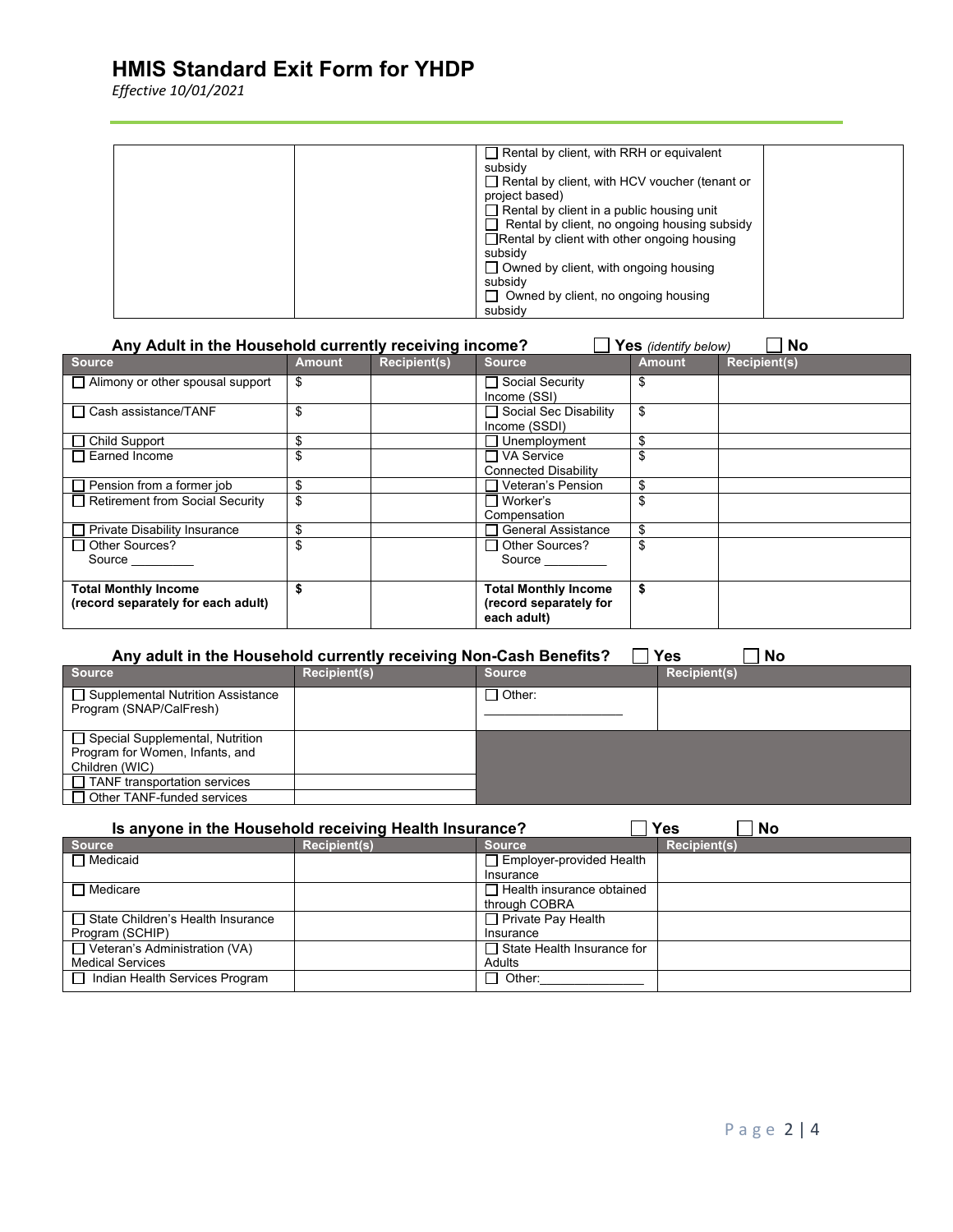*Effective 10/01/2021*

#### **Disability Information:**

| <b>Name</b> | <b>Condition</b>                                                                                                                            | <b>Expected to be of long-continued</b><br>and indefinite duration and<br>substantially impairs ability to live<br>independently: | <b>Expected to</b><br>substantially impair<br>ability to live<br>independently: |
|-------------|---------------------------------------------------------------------------------------------------------------------------------------------|-----------------------------------------------------------------------------------------------------------------------------------|---------------------------------------------------------------------------------|
|             | Drug Abuse<br>Physical<br>Mental Health<br>Developmental<br>$\Box$ HIV/AIDS<br>Alcohol<br><b>Chronic Health Condition</b>                   | $\Box$ Yes<br>$\Box$ No                                                                                                           | $\Box$ Yes<br>$\Box$ No                                                         |
|             | Physical<br>Drug Abuse<br>Mental Health<br>Developmental<br>$\Box$ HIV/AIDS<br>Alcohol<br><b>Chronic Health Condition</b>                   | $\Box$ Yes<br>$\Box$ No                                                                                                           | $\Box$ Yes<br>$\Box$ No                                                         |
|             | Physical<br>Drug Abuse<br><b>Mental Health</b><br>Developmental<br>$\Box$ HIV/AIDS<br>Alcohol<br>H<br><b>Chronic Health Condition</b>       | $\sqcap$ Yes<br>$\Box$ No                                                                                                         | $\Box$ Yes<br>$\square$ No                                                      |
|             | Physical<br>Drug Abuse<br>Mental Health<br>Developmental<br>$\Box$ HIV/AIDS<br>Alcohol<br><b>Chronic Health Condition</b>                   | $\Box$ Yes<br>$\Box$ No                                                                                                           | $\Box$ Yes<br>$\Box$ No                                                         |
|             | Physical<br>Drug Abuse<br>Mental Health<br>Developmental<br>$\Box$ HIV/AIDS<br>Alcohol<br>$\blacksquare$<br><b>Chronic Health Condition</b> | $\Box$ Yes<br>$\Box$ No                                                                                                           | $\Box$ Yes<br>$\Box$ No                                                         |

**Current school enrollment and attendance**

Not currently enrolled in any school or educational course

Currently enrolled but NOT attending regularly (when school or the course is in session)

Currently enrolled and attending regularly (when school or the course is in session)

Client doesn't know

Client refused

**Most Recent educational Status**

 $\Box$  K12: Graduated from high school

K12: Obtained GED

K12: Dropped out

K12: Suspended

K12: Expelled

 $\Box$  Higher Education: Pursuing a credential but not currently attending

Higher Education: Dropped out

Higher Education: Obtained a credential/degree

Client doesn't know

Client refused

**Current Educational Status**

- $\Box$  Pursuing a high school diploma or GED
- **Pursuing Associate's Degree**
- Pursuing Bachelor's Degree
- Pursuing Graduate's Degree
- Pursuing other post-secondary credential
- Client doesn't know
	- Client refused